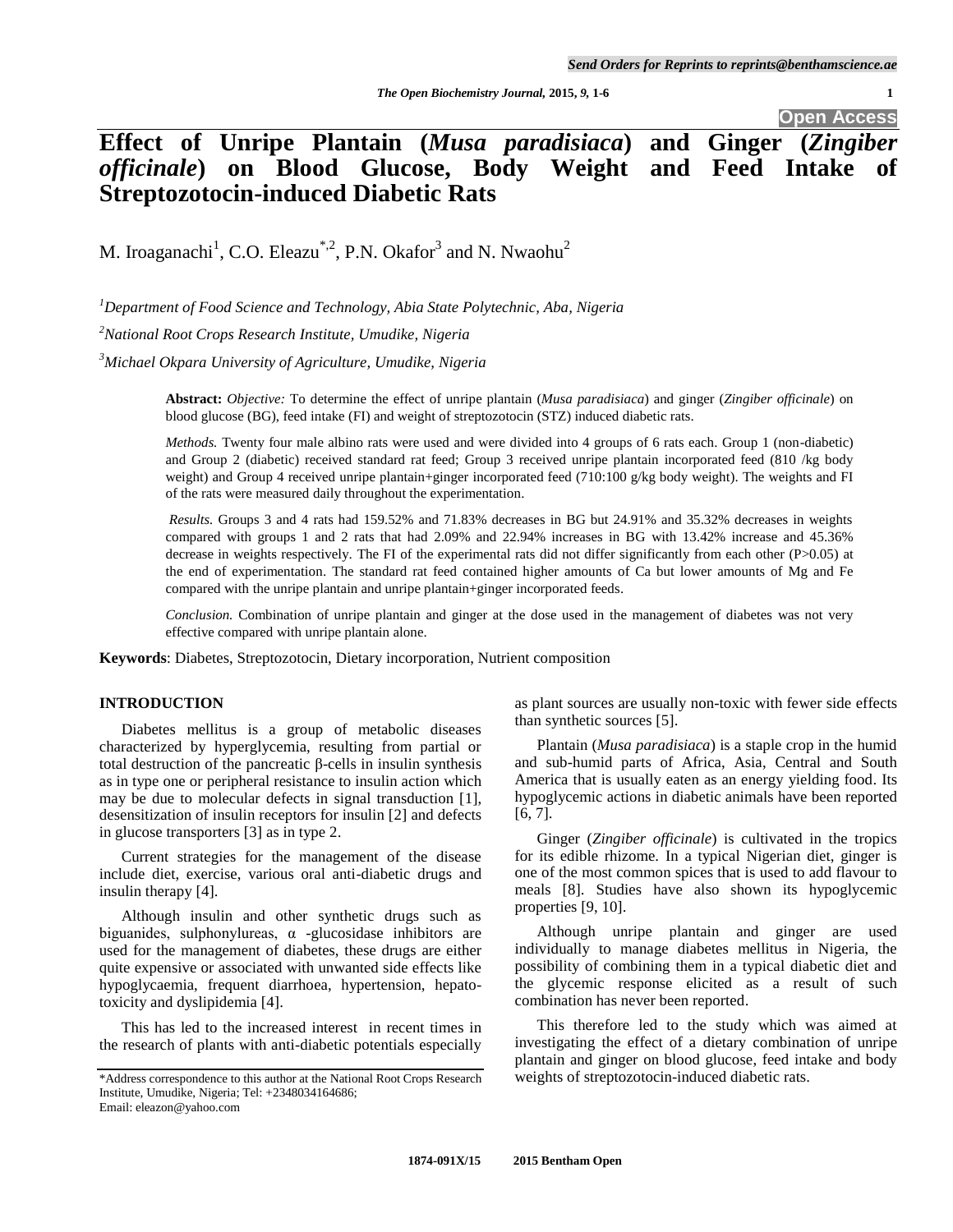# **MATERIALS AND METHODS**

## **Plant Materials**

Fresh samples of unripe plantain were bought from Umuahia main market in 2013. They were identified by Mr Ibe of the Forestry Department, Michael Okpara University of Agriculture, Umudike (MOUAU). The ginger samples (accession-UGII or black ginger) were obtained at harvest from National Root Crops Research Institute, Umudike, Nigeria that has a National mandate on Ginger. They were also identified by Mr Ibe and by Dr C.O. Amadi, the Coordinator, Ginger Program, National Root Crops Research Institute, Umudike. The plants were deposited in the herbarium of MOUAU for authentication.

## **Processing of the Plant Materials**

The samples were properly peeled, soaked in water for about 10 min, washed and oven dried at 70oC to constant weight and processed to flour. The processed flours were pelletized, oven dried at 80oC to constant weight before they were fed to the rats.

The composition of the unripe plantain incorporated feed was: 81% unripe plantain flour, 9% soybean flour, 4% vitamin mixture, 2% salt and 4% groundnut oil while the composition of the unripe plantain + ginger incorporated feed was: 71% unripe plantain flour, 10% ginger flour, 9% soybean flour, 4% vitamin mixture, 2% salt and 4% groundnut oil [11].

The composition of the basal diet given to the non-diabetic and diabetic control rats was comprised of: 19% protein, 10% fat, 31% carbohydrate, 10% crude fiber and 1% calcium.

## **Chemicals**

Streptozotocin (Sigma No.S0130) used was a product of Sigma-Aldrich Chemical Company, UK. Cholesterol and HDL kits used were products of Randox. Every other chemical that was used for the experiment was bought from HosLab, Umuahia, Abia State, Nigeria and was of analytical grade.

# **ANIMAL EXPERIMENTS**

## **Selection of Animals**

Thirty male albino rats of the wistar strain (130.68 to 232.91g) obtained from the animal house of the Department of Biochemistry, University of Nigeria, Nsukka, Enugu State, Nigeria, were used for the study. The animals were kept in metabolic cages in the animal house of the Department of Biochemistry, Michael Okpara University of Agriculture, Umudike, Nigeria. The animals were acclimatized for two weeks to their diets prior to the commencement of the experiment and were maintained under a constant 12-h light and dark cycle and a room temperature of 27-30°C. All animal protocols were approved by the ethical committee of Michael Okpara University of Agriculture, Umudike, Nigeria which was in line with the National Institutes of Health's Principles of Laboratory Animal Care [12].

## **Induction of Diabetes**

Freshly prepared solution of streptozotocin (0.1g dissolved in 5 mL of freshly prepared sodium citrate buffer 0.1 M, pH 4.5) was injected intraperitoneally to 24 of the rats at a dosage of 65 mg/kg body weight at fasting state while 6 of the remaining rats served as non-diabetic control group. Blood was collected from the tail vein and the blood glucose concentration was analyzed in the STZ treated rats prior to the commencement of the dietary feeding using a blood glucose meter (Double G glucometer, USA) and subsequently, twice in a week, throughout the duration of the experiment. The STZ-treated rats with fasting blood glucose levels > 200 mg/dL after twelve days of induction of STZ were considered to be diabetic and were used for the study.

#### **Experimental Procedure.**

The STZ treated rats with stable diabetic condition were then divided into 3 subgroups (groups 2 to 4) comprising of six animals per group while the non-diabetic group formed the first group as follows:

Group 1. Normal rats fed standard rat pellets (Nondiabetic control).

Group 2. Diabetic control rats which also received standard pellets

Group 3. Diabetic rats fed unripe plantain incorporated feeds  $(810 \text{ g/kg})$ 

Group 4. Diabetic rats fed unripe plantain + ginger incorporated feeds (710: 100 g/kg)

The composition of the unripe plantain incorporated feed was: 81% unripe plantain flour, 9% soybean flour, 4% vitamin mixture, 2% salt and 4% groundnut oil while the composition of the unripe plantain  $+$  ginger incorporated feed was: 71% unripe plantain flour, 10% ginger flour, 9% soybean flour, 4% vitamin mixture, 2% salt and 4% groundnut oil.

Their diets and water were both given *ad libitum* for 28days, after which the rats were stunned by blow and sacrificed. The body weights and feed intakes of the rats were recorded on a daily basis using an electronic weighing balance (Model Scout Pro, Ohaus Corporation, USA).

The percentage change in fasting blood glucose (FBG) was calculated as:

Percentage change in FBG = Final FBG- Initial FBG  $_{x,100}$ 

Final FBG

The percentage change in weight was calculated as:

Percentage change in weight  $=$  Final weight- Initial weight  $x 100$ 

Final weight

## **PLANT ANALYSIS**

The Atomic Absorption Spectrophotometer (Analyst 200, Perkin Elmer, Waltham, MA, USA) was used to analyze the magnesium (Mg), iron (Fe) and calcium (Ca) contents of the flour of the test and standard rat feeds while the potassium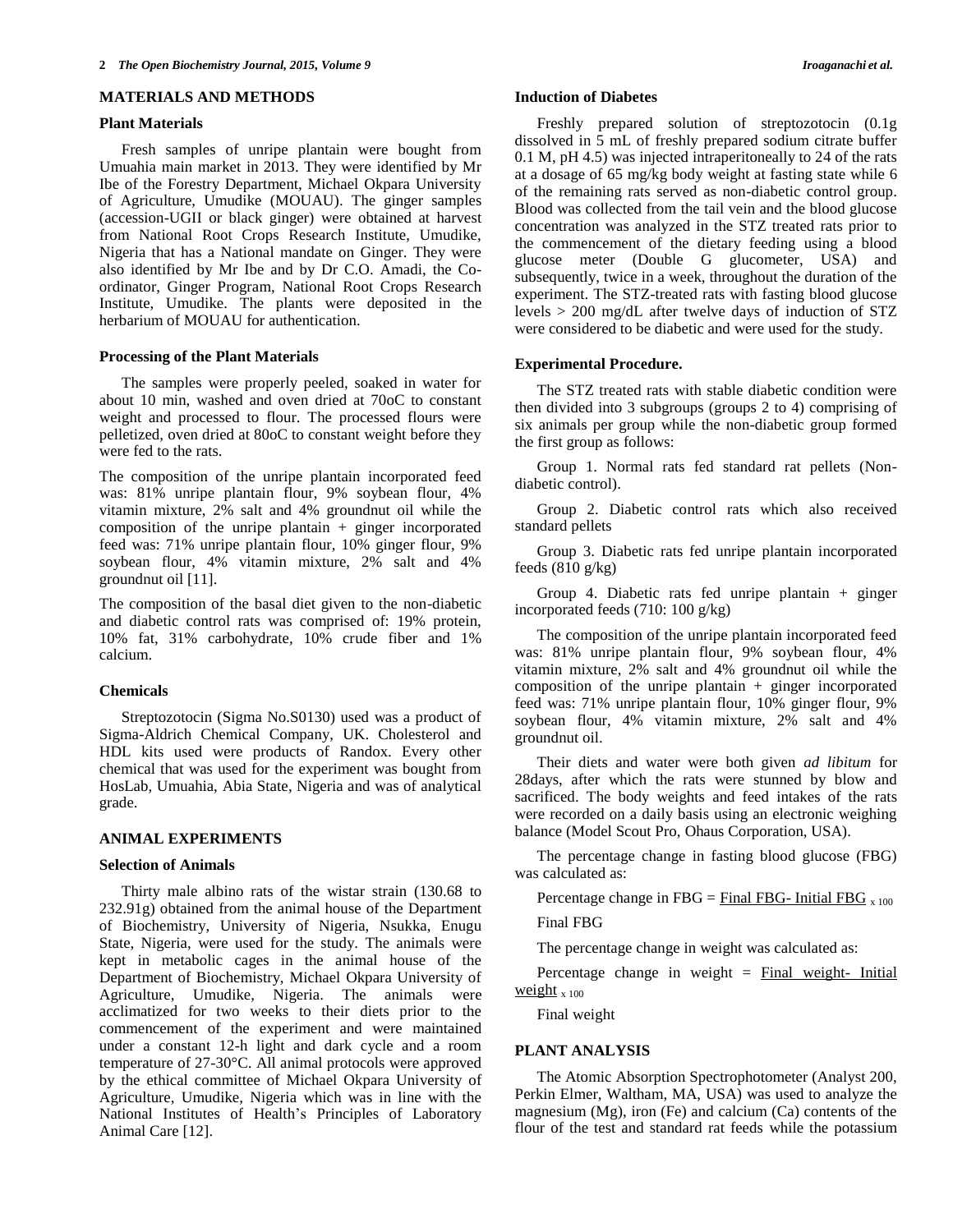#### *Effect of Unripe Plantain (Musa paradisiaca) and Ginger (Zingiber officinale) The Open Biochemistry Journal, 2015, Volume 9* **3**

(K) contents of the flour were determined using a flame photometer. The crude protein, carbohydrates and fat contents of the flours were determined using the methods of AOAC [13].

## **STATISTICAL ANALYSIS**

 Data generated was subjected to analysis using the Statistical Package for Social Sciences (SPSS), version 17.0. Results were presented as the means  $\pm$  standard deviations of triplicate experiments. One way analysis of variance (ANOVA) was used for comparison of the means. Differences between means were considered to be significant at P<0.05 using the New Duncan Multiple Range Test.

## **RESULTS**

 As shown in Table **1**, the diabetic control rats recorded 22.94% increase in fasting blood glucose compared to the non-diabetic control rats that had 2.05% increase in fasting blood glucose. Feeding of unripe plantain incorporated feed or a combination of unripe plantain and ginger incorporated feed resulted in 159.52% and 71.83% decreases in blood glucose respectively.

 The diabetic rats fed unripe plantain incorporated feed had 24.91% loss of weight, the diabetic rats fed unripe plantain and ginger incorporated feeds had 35.32% loss of weight, the diabetic control rats recorded 45.36% loss of weight compared to the non-diabetic control rats that had 13.42% gain in weight (Fig **1**).

 The initial feed intake of the non-diabetic, diabetic, diabetic rats fed unripe plantain incorporated feed and diabetic rats fed unripe plantain+ginger incorporated feed were  $119.40 \pm 5.40$ ,  $118.00 \pm 6.70$ ,  $118.00 \pm 4.66$  and  $114.22$  $\pm$  3.77 respectively, while the final feed intake of the nondiabetic, diabetic, diabetic rats fed unripe plantain incorporated feed and diabetic rats fed unripe plantain+ginger incorporated feed were  $139.20 \pm 4.55$ ,  $136.40 \pm 5.33$ ,  $135.66 \pm 3.77$  and  $134.00 \pm 5.25$ , respectively (Fig. **2**). There were no significant differences (P>0.05) in the final feed intake of the diabetic control rats compared with the feed intake of the diabetic rats given the test feeds but significant decreases of the feed intake of the diabetic rats compared with the non-diabetic rats (Fig. **2**).

 Mineral analysis of the test and standard rat feeds showed that the unripe plantain incorporated feed contained significantly higher (P<0.05) quantities of Ca compared with

| Groups  | <b>Animals</b>                      | <b>Initial</b>           | Final                     | Percentage change  |
|---------|-------------------------------------|--------------------------|---------------------------|--------------------|
| Group 1 | Non-diabetic control                | $83.75 \pm 4.98^{\circ}$ | $85.50 \pm 12.39^{\circ}$ | 2.05<br>(i/c)      |
| Group 2 | Diabetic control                    | $241.00 + 69.24^b$       | $312.75 + 62.56^{\circ}$  | 22.94<br>(i/c)     |
| Group 3 | Diabetic $+$ unripe plantain        | $252.25 + 40.32^b$       | $97.20 + 11.10^a$         | $-159.52$<br>(d/c) |
| Group 4 | Diabetic + unripe plantain + ginger | $366.00 + 24.04^{\circ}$ | $213.00 + 54.56^b$        | $-71.83$<br>(d/c)  |

Values are means  $\pm$  SD. <sup>a-c</sup>Means with different superscripts along the column are significantly different (P<0.05). i/c - increase ; d/c - decrease



**Fig.** (1). Body weight and percentage change in weight of rats. Values are means  $\pm$  SD. <sup>a-d</sup> Means with different superscripts are significantly different ( $P < 0.05$ ).

## **Table 1. Fasting blood glucose of rats (mg/dL)**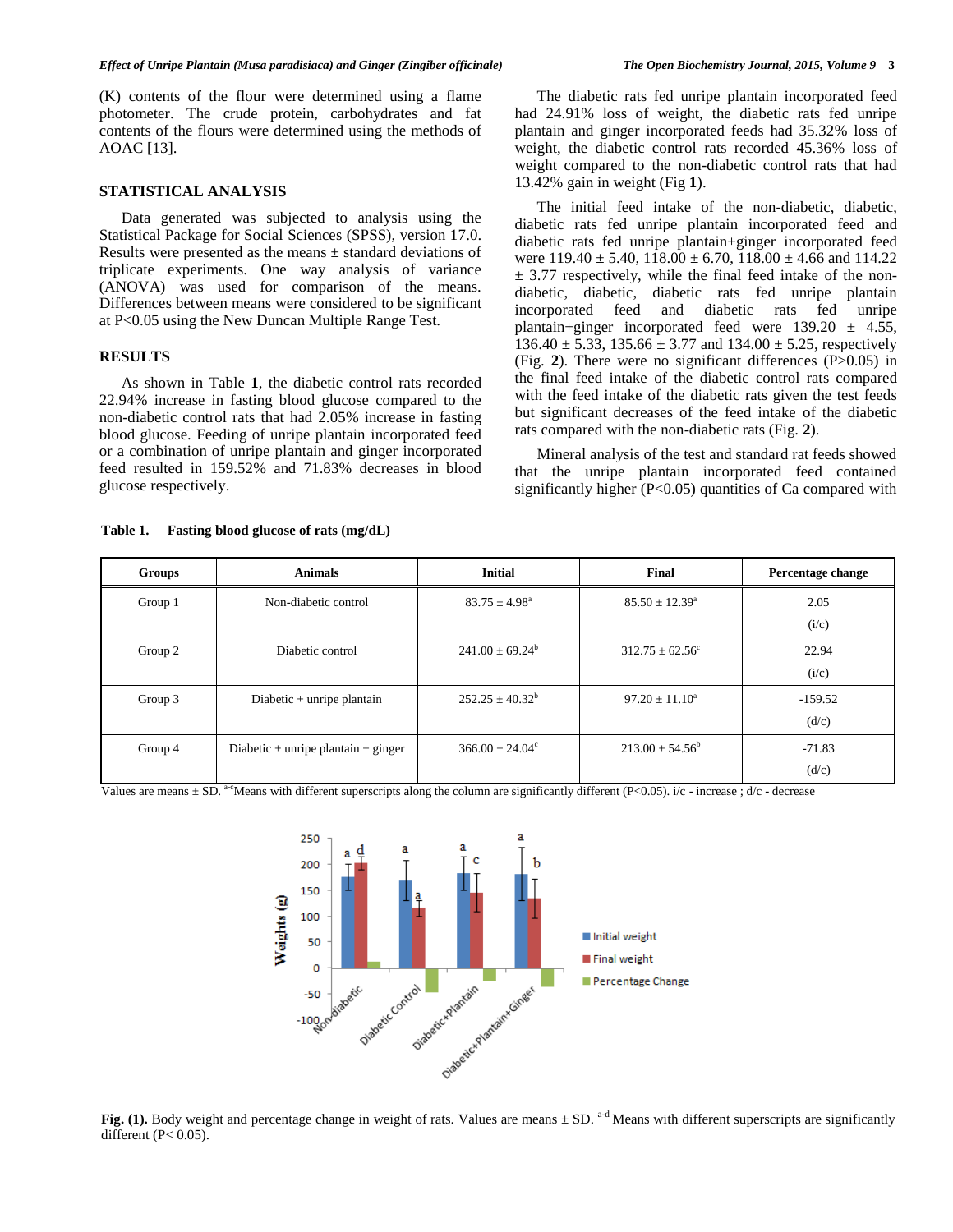

**Fig. (2).** Feed intake per rat.

**Table 2. Mineral composition of test and standard rat feeds (%)**

| <b>Plants</b>   | Mg                         | Fe                      | Ca                      | A                       |
|-----------------|----------------------------|-------------------------|-------------------------|-------------------------|
| Plantain        | $0.15 \pm 0.03^{\circ}$    | $0.41 \pm 0.04^{\circ}$ | $0.51 \pm 0.02^b$       | $0.44 \pm 0.02^b$       |
| Plantain+Ginger | $0.10 \pm 0.01^{\rm b}$    | $0.28 \pm 0.01^{\rm b}$ | $0.44 + 0.02^a$         | $0.52 \pm 0.02^{\circ}$ |
| Rat feeds       | $0.06 \pm 0.02^{\text{a}}$ | $0.15 + 0.04^a$         | $1.04 \pm 0.05^{\circ}$ | $0.27 \pm 0.03^{\circ}$ |

Values are means±SD. <sup>a-c</sup>Means with different superscripts along each column are significantly different (P<0.05).

the unripe plantain+ginger incorporated feeds, and significantly higher  $(P<0.05)$  quantities of Mg and Fe compared with the unripe plantain+ginger and the standard rat feeds while the standard rat feeds contained significantly higher (P<0.05) quantities of Ca than the unripe plantain and unripe plantain+ginger incorporated feeds while the unripe plantain +ginger incorporated feeds contained significantly higher  $(P<0.05)$  quantities of K compared with the unripe plantain or unripe plantain+ginger incorporated feeds (Table **2**).

 Proximate analysis of the test and standard rat feeds showed that the unripe plantain+ginger incorporated feed contained the highest crude protein contents amongst the samples investigated while unripe plantain incorporated feed had the least though not significantly different (P>0.05) from that of the standard rat feed (Table **3**).

 The unripe plantain+ginger incorporated feed contained the highest crude fat contents amongst the samples investigated while the standard rat feed had the least (Table **3**).

 The unripe plantain incorporated feed contained the highest carbohydrate contents amongst the samples investigated while the standard rat feed had the least (Table **3**).

# **DISCUSSION**

 The choice of 10% ginger being incorporated into the test feeds of the rats of group 4 was because ginger is merely used as a food adjunct or spice (not more than 10% of it is added into foods).

 The significant decrease in the fasting blood glucose levels of the diabetic rats fed unripe plantain incorporated feed or a combination of unripe plantain and ginger incorporated feed suggests the anti-hyperglycemic actions of the test plants. However, unripe plantain was found to be more effective in lowering the elevated blood glucose of the diabetic rats compared with its combination with ginger at the dosage used in this study.

| <b>Table 3.</b> | Proximate composition of test and standard rat feeds (%) |
|-----------------|----------------------------------------------------------|
|-----------------|----------------------------------------------------------|

| <b>Plants</b>   | Crude protein            | <b>Carbodydrates</b>     | <b>Crude fat</b>         |
|-----------------|--------------------------|--------------------------|--------------------------|
| Plantain        | $14.33 \pm 0.50^{\circ}$ | $55.96 \pm 0.05^{\circ}$ | $12.59 \pm 0.16^b$       |
| Plantain+Ginger | $16.28 \pm 0.03^b$       | $43.12 \pm 0.10^b$       | $20.44 \pm 0.07^{\circ}$ |
| Rat feeds       | $15.05 \pm 1.15^{\circ}$ | $33.00 \pm 3.46^{\circ}$ | $7.00 + 1.15^a$          |

Values are means $\pm$ SD. <sup>a-c</sup>Means with different superscripts along each column are significantly different (P<0.05).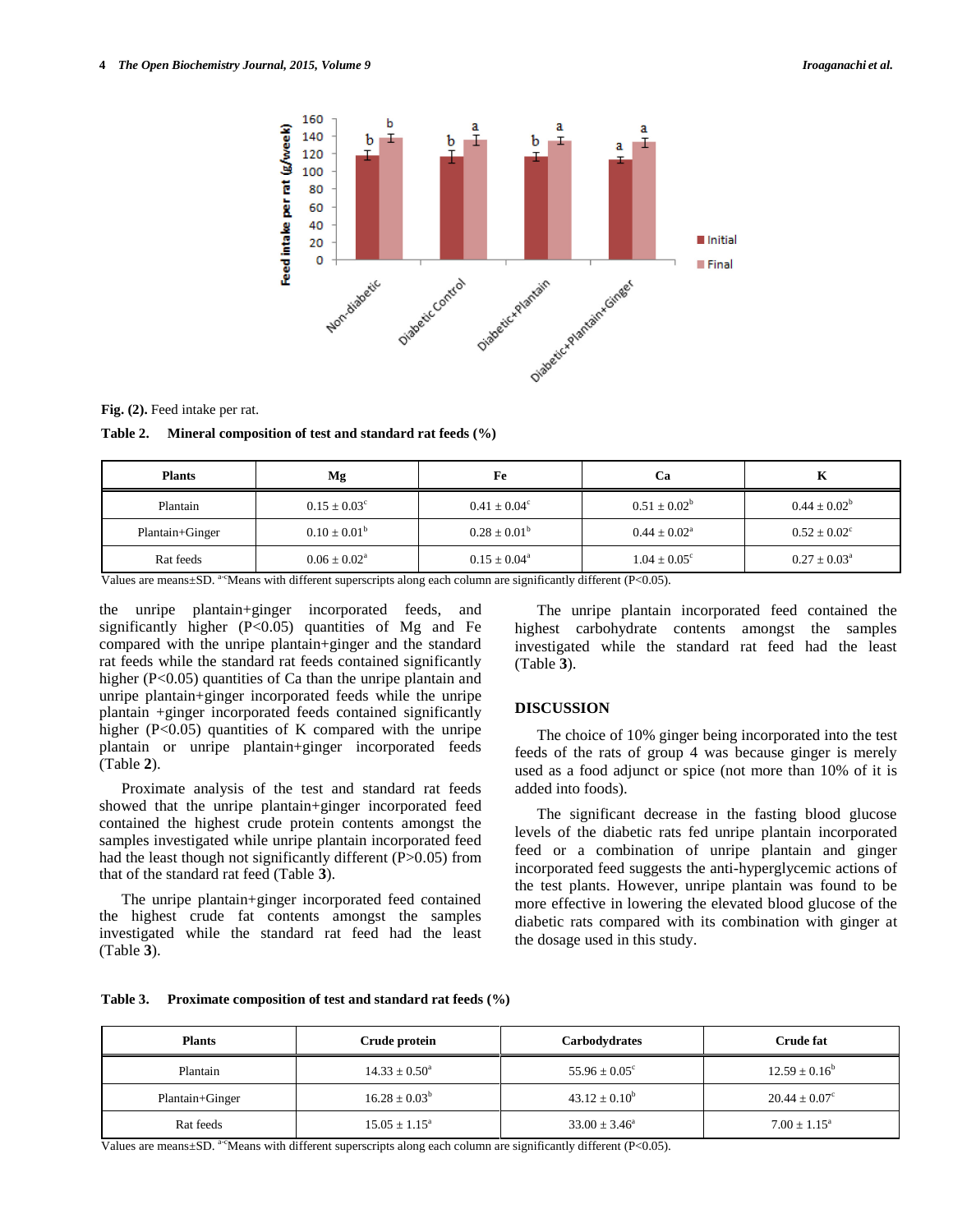#### *Effect of Unripe Plantain (Musa paradisiaca) and Ginger (Zingiber officinale) The Open Biochemistry Journal, 2015, Volume 9* **5**

The reduction of the body weights of the diabetic control rats despite their increased feed intake is attributed to their hyperglycemic condition, leading to catabolism of structural proteins [14, 15] while the decrease in weight loss after feeding of unripe plantain incorporated feed or a combination of unripe plantain and ginger incorporated feed could be attributed to the ability of the plants to reduce hyperglycemia [14].

Magnesium is a cofactor of the glycolytic enzyme hexokinase and pyruvate kinase. It also modulates glucose transport [16].

Iron influences glucose metabolism, insulin action and it also interferes with insulin inhibition of glucose production by the liver [17].

Calcium is an important component of intracellular processes that occur within insulin responsive tissues like muscle and adipose tissues [18]. Although the standard rat feeds contained higher quantities of Ca than the unripe plantain and unripe plantain incorporated feeds, consumption of this feed by the diabetic control rats did not modulate their elevated blood glucose levels.

Low dietary potassium was associated with increased risk of incident diabetes in African-Americans [19]. Although the unripe plantain+ginger incorporated feed contained higher amounts of K compared with the unripe plantain incorporated feed or standard rat feeds, their consumption by the diabetic rats of this group did not significantly modulate their elevated blood glucose levels compared with the diabetic rats fed unripe plantain incorporated feed alone.

The Recommended Daily Allowance for fat in diabetic patients is 15-20% of the total calorie [20].

Crude fat provided about 12.59% of the total calories of the unripe plantain incorporated feed, 20.44% of the total calories of the unripe plantain+ginger incorporated feed and 7.00% of the total calories of the standard rat feed.

Crude protein provided about 14.33% of the total calories of the unripe plantain incorporated feed, 16.28% of the total calories of the unripe plantain + ginger incorporated feed and 15.05% of the total calories of the standard rat feed.

The Recommended Daily Allowance for proteins in diabetic patients is 15-20% of the total calories [20]. Thus, the range of proteins in the plantain +ginger incorporated feed or the standard rat feeds fell within the recommended range and the implication is that consumption of the unripe plantain +ginger incorporated feed or standard rat feed by the diabetic animals of groups 4 or 2 could meet their daily protein requirement while the protein contents of the unripe plantain incorporated feed did not meet the required standard.

It is worth noting that despite containing large amount of proteins, consumption of the unripe plantain+ginger or standard standard rat feeds by the diabetic rats of group 4 and 2 did not translate into higher weight gain compared with the rats of group 3, suggesting that the higher percentage loss of weight by the diabetic rats of group 2 despite eating highly proteinous diet was as a result of uncontrolled hyperglycemia.

The Recommended Daily Allowance for carbohydrates in diabetics is 50-70% of the total calorie [20]. Thus the range of carbohydrates in the unripe plantain incorporated feed (approximately 55.96% of total calories) was within the recommended range while the range of carbohydrates in the unripe plantain+ginger incorporated feeds (43.12%) and the standard rat feed (approximately 33% of the total calorie) did not meet the required standard.

We therefore conclude that the higher amounts of Mg and Fe in the unripe plantain feeds compared with the unripe plantain+ginger incorporated and standard rat feeds could be one plausible explanation for the higher anti-hyperglycemic action demonstrated by the unripe plantain incorporated feeds compared with the unripe plantain+ginger incorporated feed and standard rat feed.

## **CONCLUSION**

The study showed the potentials of unripe plantain or its combination in the management of diabetes. However, such dietary combination of ginger and unripe plantain at the dosage used in this study was not found to be very effective in the management of diabetes compared with unripe plantain alone. Further studies are therefore recommended to give some detailed explanation regarding this.

### **CONFLICTS OF INTEREST**

The authors declare none

#### **ACKNOWLEDGEMENT**

The authors of this manuscript wish to express their profound gratitude to the technical staff of the Food Chemistry Laboratory, Michael Okpara University of Agriculture, Umudike for their assistance during this study and the management of Michael Okpara University of Agriculture, Umudike for sponsoring this study.

## **REFERENCES**

- [1] Divi, S.M.; Bellamkonda, R.; Dasireddy, SK. Evaluation of antidiabetic and antihyperlipedemic potential of aqueous extract of *Moringa oleifera* in fructose fed insulin resistant and STZ induced diabetic Wistar rats: A comparative study. *Asian J. Pharm. Clin. Res.*, **2012**, *5*(1), 67-72.
- [2] Emam, M.A. Comparative evaluation of antidiabetic activity of *Rosmarinus officinalis* L. and *Chamomile recutita* in streptozotocin induced diabetic rats. *Agric. Biol. J. N. Am.*, **2012**, *3*(6), 247-252.
- [3] Eleazu, C.O.; Eleazu, K.C.; Chukwuma, S.; Essien, U.N. Review of the mechanism of cell death resulting from streptozotocin challenge in experimental animals, its practical use and potential risk to humans. *J. Diab. Metabolic. Disorders*, **2013**, *12*(60), 2-7.
- [4] Krentz, A.J.; Bailey, C.J. Oral anti-diabetic agents: current role in type 2 diabetes mellitus. *Drugs*, **2005**, *65*(3), 385 - 411.
- [5] Pari, L.; Suman, S. Efficacy of *Naringin* on hepatic enzymes of carbohydrate metabolism in streptozotocin-nicotinamide induced type 2 diabetic rats. *Int. J. Pharm. Biol. Arch.*, **2010**, *1*(2), 280-286.
- [6] Ojewole, J.A.; Adewunmi, C.O. Hypoglycemic effect of methanolic extract of *Musa paradisiaceae* (*Musaceae*) green fruits in normal and diabetic mice. *Methods Find. Exp. Clin. Pharm.*, **2003**, *25*, 453-456.
- [7] Eleazu, C.O.; Okafor, P.N.; Ikpeama, A.I. Total antioxidant capacity, nutritional composition and inhibitory activity of unripe plantain (*Musa paradisiacae*) on oxidative stress in alloxan induced diabetic rabbits. *Pak. J. Nutr.*, **2010**, *9*(11), 1052-1057.
- [8] Eleazu, C.O.; Iroaganachi, M.; Okafor, P.N.; Ijeh, I.I.; Eleazu, K.C. Ameliorative potentials of ginger (*Z. Officinale* Roscoe) on relative